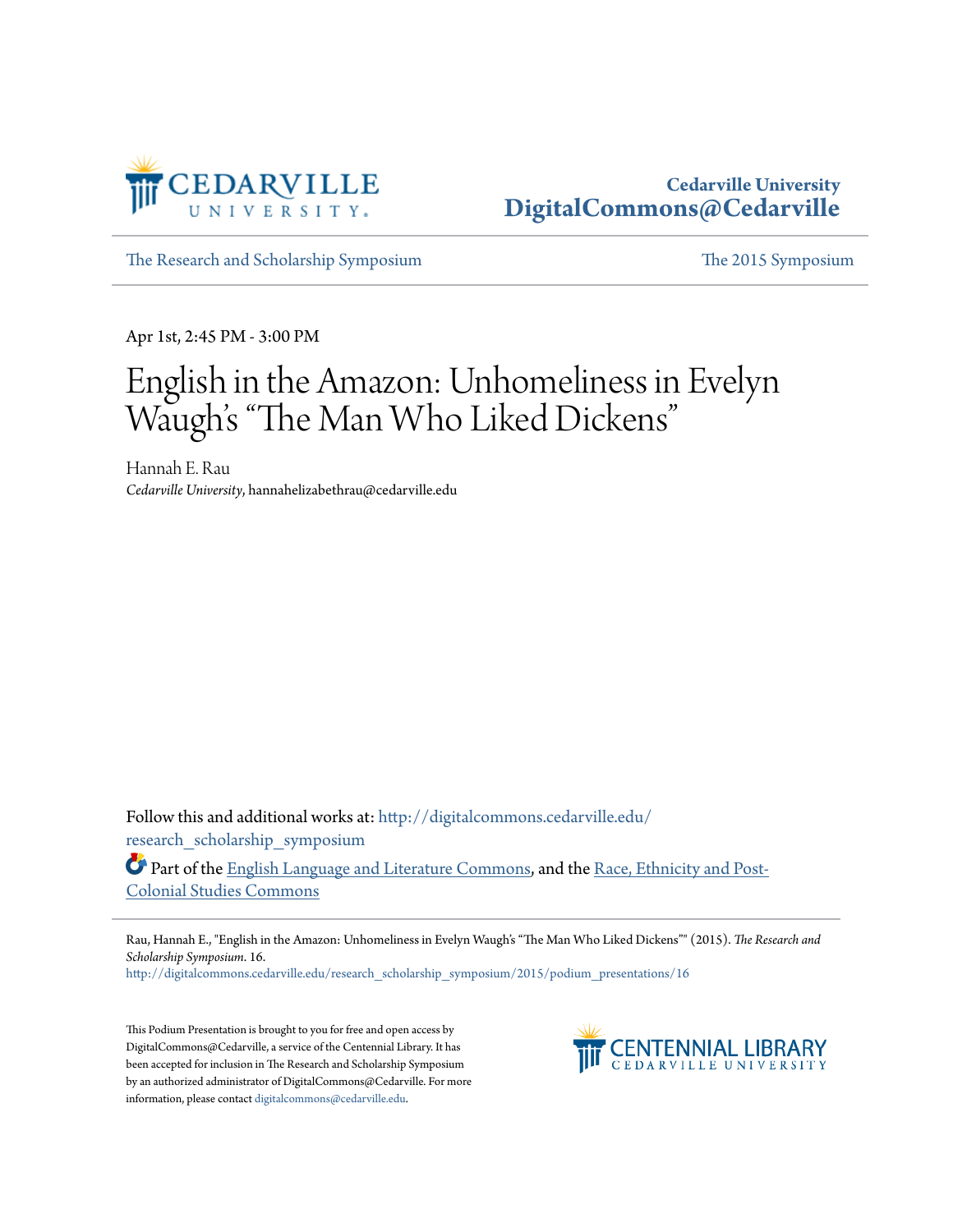Hannah Rau

Dr. Wilfong

#### LIT 2090, Literary Analysis

#### 11/25/14

English in the Amazon: Unhomeliness in Evelyn Waugh's "The Man Who Liked Dickens"

In the short story "The Man who liked Dickens," Evelyn Waugh describes a cultural collision deep in the jungles of Brazil. The story's narrative centers around two men, one of whom is an Englishman taking what he believes to be a temporary exploratory expedition to Brazil. The other, Mr. McMaster, is a half-Brazilian, half-white landowner who loves the Dickens books he cannot read for himself. Henty, the Englishman, leaves home to escape his wife, who loves another man, and goes on an ill-fated mission to explore the unmapped regions of Brazil. Along the way, he loses his companions and ends up sick and alone in a jungle surrounded by natives with whom he cannot communicate. Mr. McMaster, however, is an exception because he speaks English and is drawn to Henty because he too speaks English. He nurses Henty back to health and, as payment, asks him to read aloud every day from one of his Dickens novels. Through the character of McMaster, Waugh demonstrates how unhomeliness, resulting from cultural colonization and mimicry, can cause desperation and loneliness when the colonized are alienated from both the colonized and colonizing groups.

Henty, the unsuspecting and naïve visitor from England, is utterly unprepared for the collision of cultures he finds in McMaster. In the jungle, he expects to find only "savage" natives, which, at first, he finds when he still travels with Anderson, his fellow explorer. They photograph "naked, misanthropic natives" and capture snakes (Waugh 2822). They see themselves as distant observers of the native people, whom they view as specimens of study,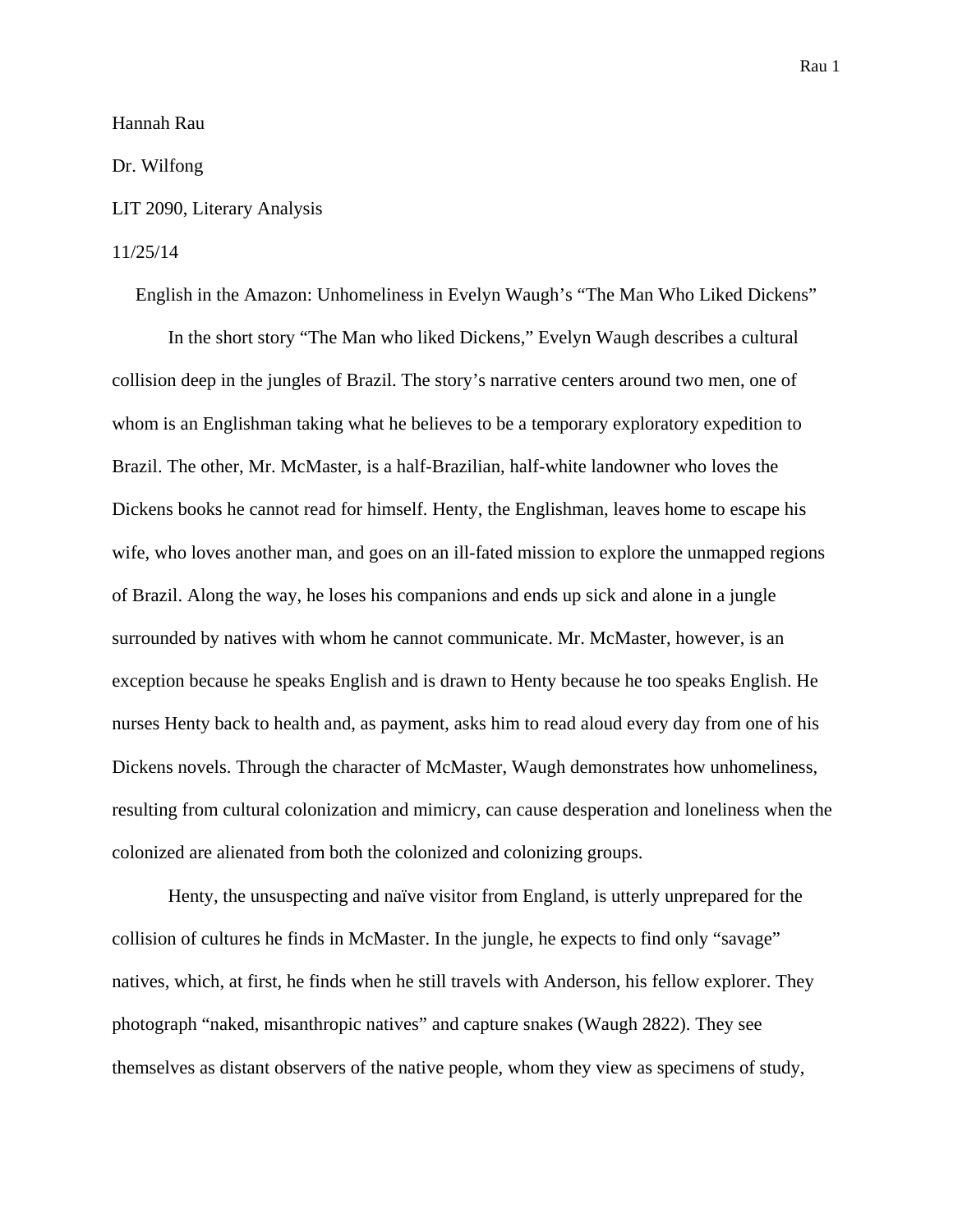much like the snakes. Thus far, Henty remains separated from them by language and culture. He cannot even communicate with his guides (Waugh 2822). When Henty, sick and delirious, first meets Mr. McMaster, he says, "I expect you think I'm very odd" (2819). Henty expects to be the only English speaker in the jungle, and to be seen as a novelty by the natives. Since he believes this part of Brazil to be unexplored, he does not expect to find remnants of British culture there.

However, as Henty discovers, British cultural colonization, epitomized by Mr. McMaster, has penetrated even as far as the middle of an unmapped region of jungle. McMaster lives deep in the middle of nowhere, near a stream which "was not marked on any map" (Waugh 2819). He was the only one who had heard of the long line of colonizers of the region, and "no one except a few families of Shiriana Indians was aware of his existence" (2819). He would seem to be cut off from the outside world, but despite his apparent isolation, he carries on a legacy of British culture passed down to him by his father. Mr. McMaster had an Indian mother, but a British missionary father (Waugh 2823). His father, who left his white wife and married a native woman, brought British culture with him. It was he who brought the Dickens' books and introduced British tastes and language to his son. Theorist Ann Dobie defines this replacement of a native culture with that of a European colonizer as cultural colonization (210). The native culture in which McMaster would otherwise have been raised were "supplanted by imitations of those of the colonizer" (Dobie 208). In McMaster's case, the colonizer was his father, who created a pocket of British culture in the Amazon jungle.

This cultural colonization leads McMaster's mimicry. Dobie defines mimicry as "imitation of dress, language, behavior, even gestures – instead of resistance" to the colonizer (211). Pramrod Nayer defines it as "the disciplined, conscious imitation of the white man by the colonized and supposedly subservient native" (28). In other words, a colonized people imitates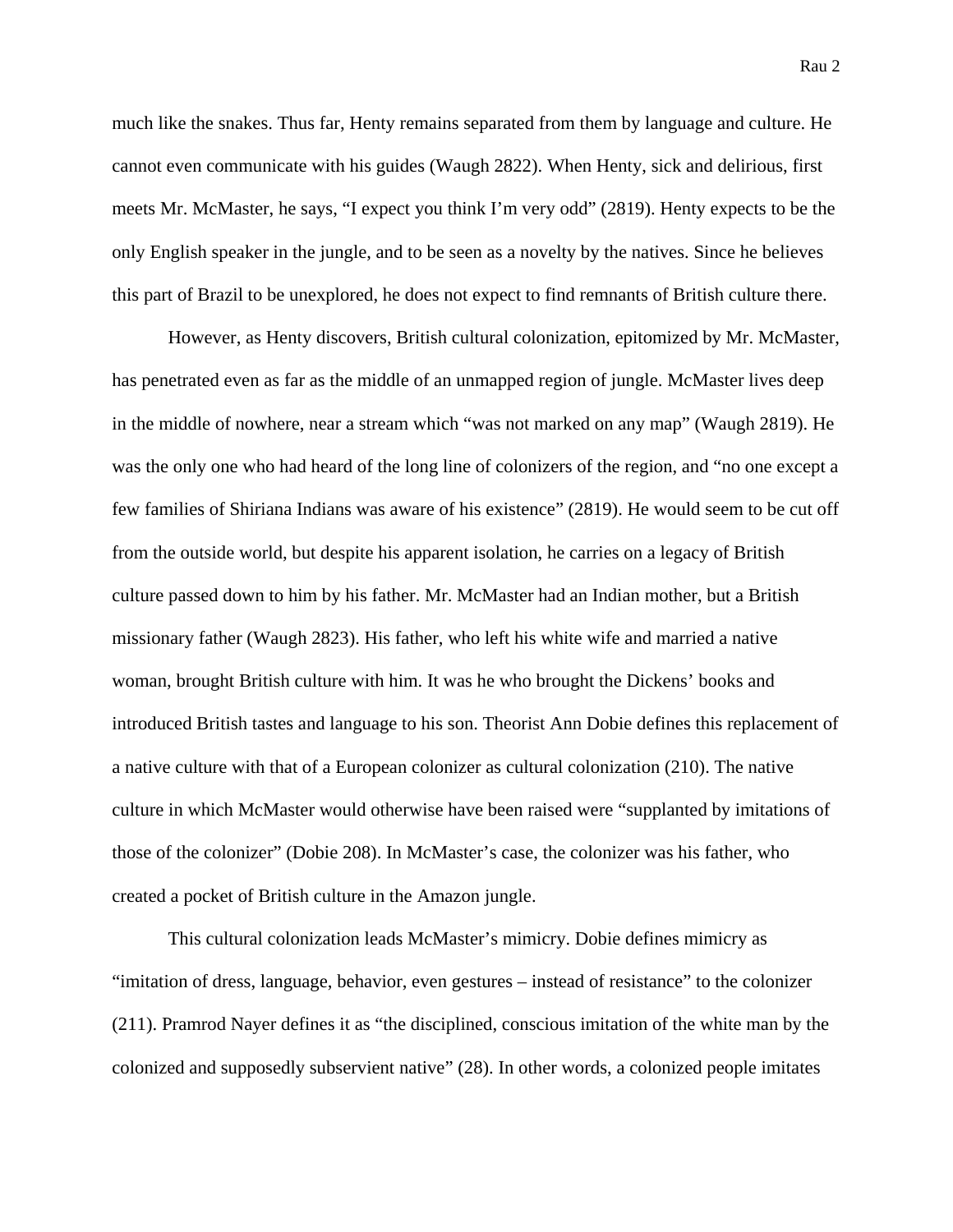and adopts the practices of the colonizer, whom they have been taught to view as superior. McMaster has adopted the British language and customs his father introduced. Speech becomes one way he mimics the British. When Henty first meets McMaster, he is sure he must be English because he speaks the language so well (Waugh 2823). The Brazilian landowner casually uses words like "practically," "apparent," "commemorate," "regard," and "etiquette."

The most prominent way McMaster practices mimicry, however, is though his obsession with Dickens. The colonized often learn that the colonizer's culture, including art and literature, is superior to their own, leading them to prefer the colonizer's art over their own (Dobie 216). McMaster possesses a collection of almost all Dickens' novels. The books are his one link to his father and his father's culture. Unfortunately, since he cannot read them on his own, he must find people to read to him. Necessity leads to his delight in finding Henty, who can read to him in a real British accent. McMaster is fascinated with Dickens and never tires of his books. They are the only books he has ever read, and he seems quite content to keep it that way. His love of these books is unusual because Dickens is an emphatically British author, concerned with British social issues and practices. Henty notes that McMaster's questions about the books did not center on "the circumstances of the story – such things as the procedure of the Lord Chancellor's Court or the social conventions of the time, though they must have been unintelligible" (Waugh 2824). McMaster hides his ignorance about British culture by ignoring the fact he does not know about British society and instead asks questions about the characters. He also tries to react to the story the way an Englishman would. He laughs at the humorous parts and cries at the sad parts, although he misses the mark and laughs in some places Henty does not find funny (Waugh 2824). McMaster tries to understand the stories by explaining them in simple comments he can relate to, such as "'Mrs. Jellyby does not take good care of her children'" (Waugh 2824). An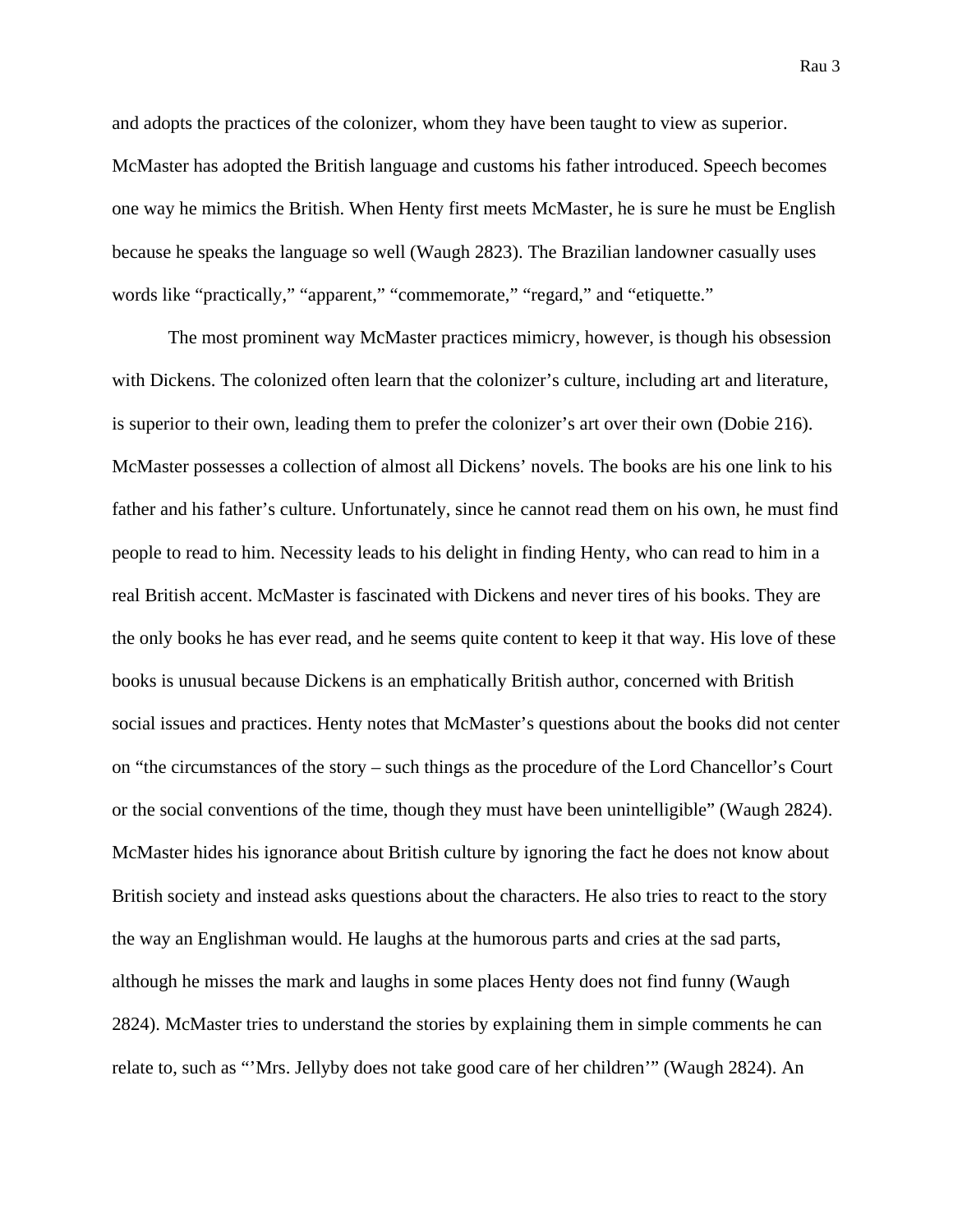Rau 4

Englishman would know this right away, but because McMaster does not live in a British culture, it takes him longer to come to this conclusion, and the comment does not seem simple to him. Nevertheless, McMaster tries his best to mimic an Englishman's response to and love for Dickens.

McMaster's mimicry leads him to imitate colonization by "othering" his native neighbors. According to Dobie, "othering" means "viewing those who are different from oneself as inferior beings" (212). To "other" someone different means to look down on them as "objectionable" and strange, while "the self, by contrast, is defined as good, upright, and moral" (Dobie 209). McMaster does not identify with the Indians, even though he is half Indian himself. Throughout the story, he speaks of them as a separate and inferior people, viewing them as children. He defends this mindset by saying that most of them actually are his children from his many native wives (Waugh 2826). But McMaster takes this to the point of viewing them as lesser people who could never do anything without consulting him first, as he represents the wise patriarchal figure of the region. When Henty tries to orchestrate an escape with the natives behind McMaster's back, McMaster tells him, "they would do nothing without my authority" (Waugh 2826). Like his father, McMaster colonizes the natives of his area by assuming physical advantage and a superior attitude over them. He is a landowner. He owns a larger house than the others, "a dozen or so head of puny cattle," a cassava plantation, banana and mango trees, and a dog (2819). He also owns a gun, which is the deciding factor in his retention of power. McMaster learns from his father, to view the Indians as inferior because they know nothing of British culture and do not have the commodities that define "superior" men.

Because McMaster, by his mimicry of the British colonizers, alienates himself from the native people, he experiences unhomeliness with regard to the Brazilian culture. Unhomeliness is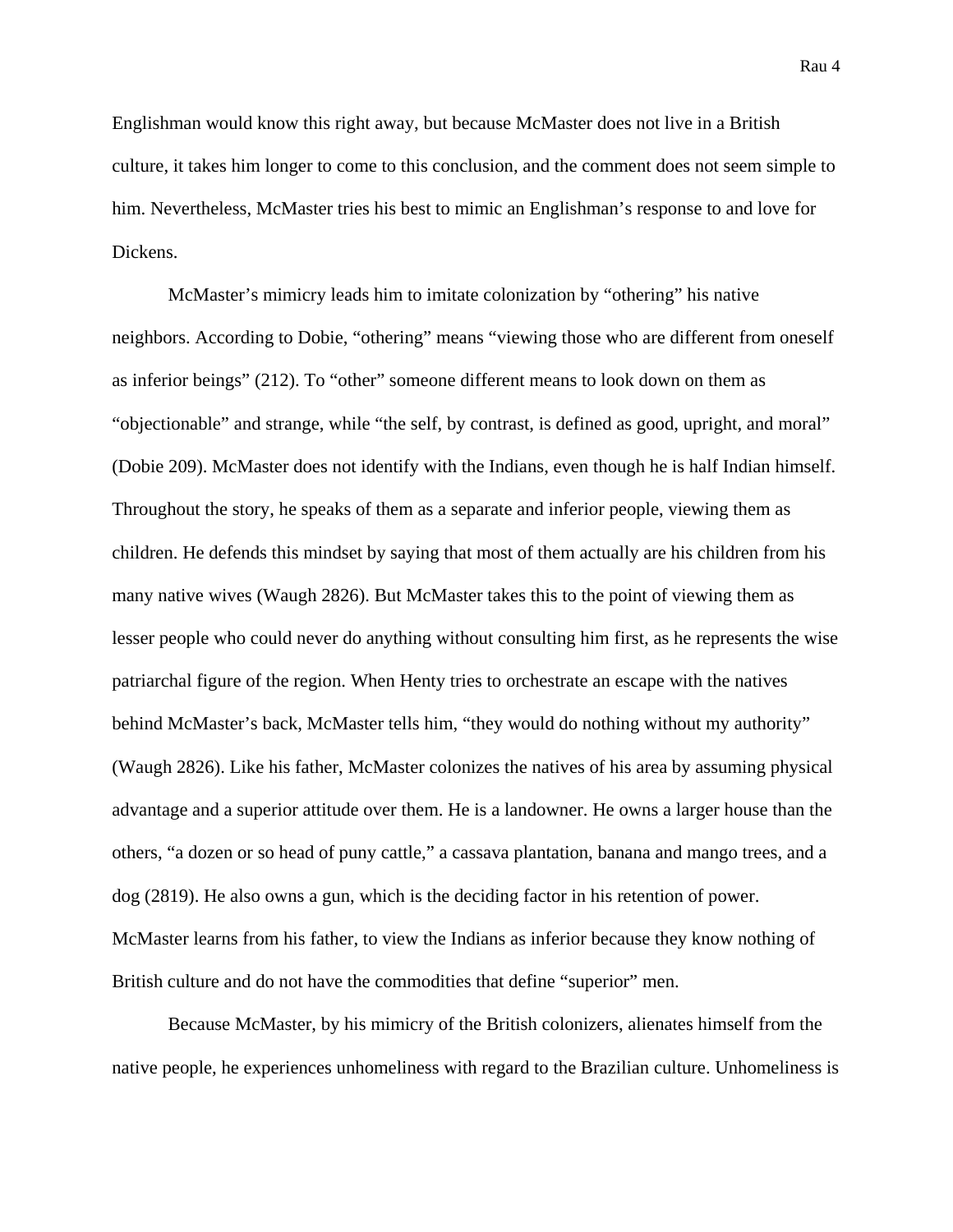the experience of those who are part of two cultures, but fully integrated into neither. Dobie refers to them as "culturally displaced" (210). Many colonized peoples experience unhomeliness because the colonizer's culture has so permeated their own that they identify in part with both cultures but are rejected from acceptance in either one. McMaster's unhomeliness is accentuated because he is biologically half of each culture. McMaster belongs to both the Brazilian world, the culture of his mother, and to the British world, the culture of his father. And yet, he belongs to neither one of them. He knows about Indian herbs, the language, and the etiquette. But he is separate from the natives because of his British father and because he has set himself above them. His unhomeliness is partly of his own making since he consistently talks about the Indians in language that distances himself from their group. For example, he tells Henty that "the Indians" will not build boats during the rainy season because it is "one of their superstitions" (Waugh 2825). When he names the Indians, he does not include himself in their group, and he uses the word "their" to indicate that he does not share their beliefs.

Despite his efforts to integrate himself into the British culture through mimicry, McMaster is also unhomed in relation to it. Even his father fails to fully accept and integrate him into his culture. Although he read to his son, he never taught him how to read, though he was "a man of education" (Waugh 2823). The father's failure to educate his son indicates that he "othered" his own family, denying them the same type of education he received. McMaster is, in a way, part of the British culture, so much so that Henty thinks he recognizes a fellow countryman in him. McMaster tries to emulate British culture by dominating the natives, speaking English, and reading Dickens. However, he is undeniably separated from Britain by physical distance. In addition, because he never lived in Britain and because he cannot read for himself, he has trouble understanding the culture fully.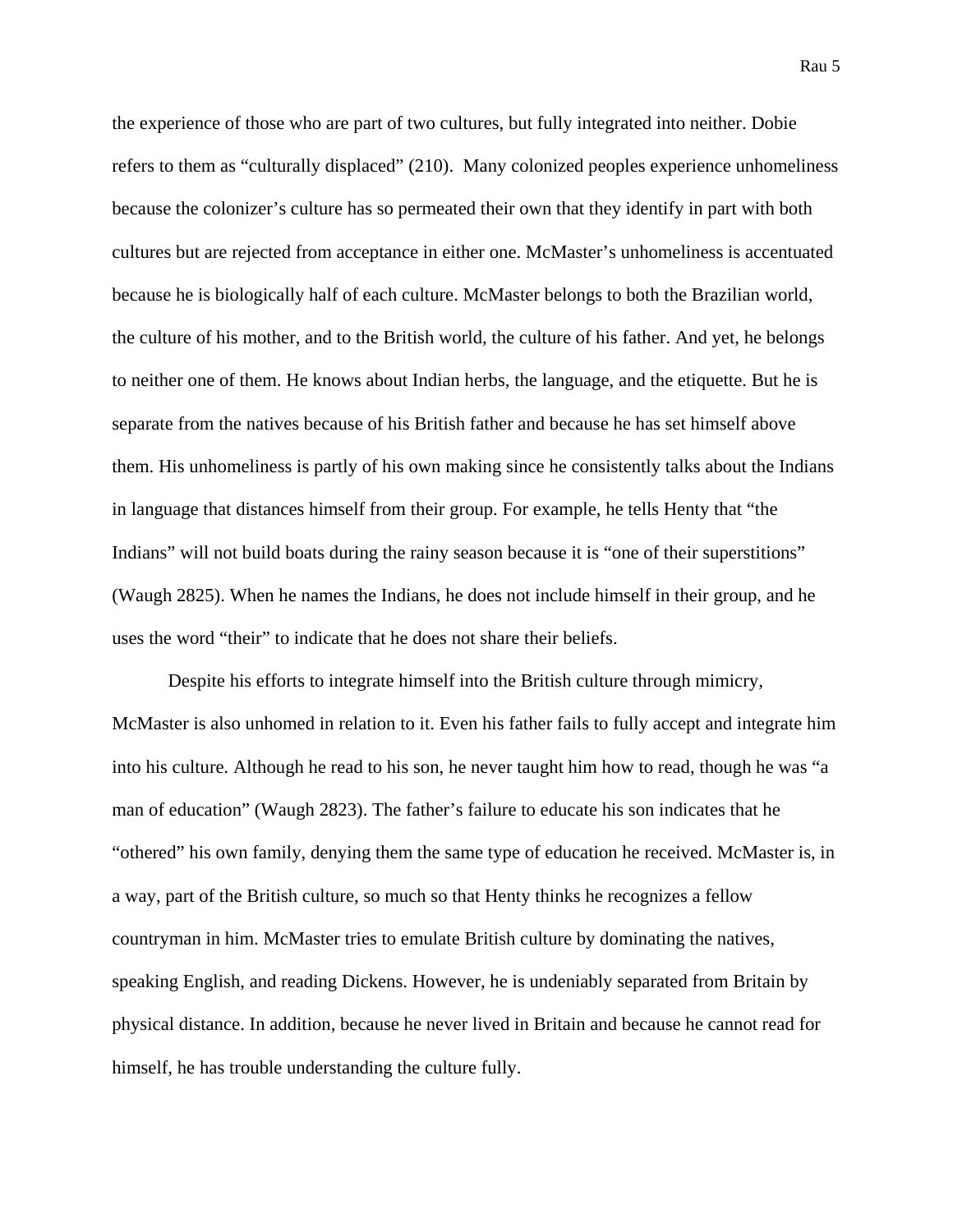Rau 6

This experience of unhomeliness leads McMaster to commit desperate actions to combat his aloneness and integrate himself into the British culture. He obtains British commodities from "a long succession of traders, passed from hand to hand, bartered for in a dozen languages at the extreme end of one of the longest threads in the web of commerce that spreads from Manaos into the remote fastness of the forest" (Waugh 2819). His desire to live like the English is evident by his dedication to obtaining British goods by an elaborate and difficult system. McMaster also demonstrates his desperation for integration into the British culture by deceiving and imprisoning Henty so that he can read Dickens to him, keeping him connected to Britain in a small way. In fact, before Henty, McMaster held another man against his will, whom he forced to read Dickens "every day until he died" (Waugh 2823). In order to keep Henty from leaving, he leads the visiting English search party to believe him dead, while Henty unknowingly sleeps under the influence of a drug. McMaster demonstrates his aloneness and unhomeliness by being desperate enough to use deceit and force to hold onto British culture through Dickens.

McMaster seems to represent both colonized and colonizer, creating in him a sense of unhomeliness. He unhomes himself from the Brazilian culture by mimicking the colonial attitude of his father: othering his native neighbors and believing in his own superiority over them. He mimics his father's culture because he believes it gives him status, even though his father never shared the full benefit of his knowledge with his son. McMaster finds himself alienated from both cultures, causing a feeling of desperation that leads to his deceptive actions toward Henty. Through McMaster, Evelyn Waugh exposes the harm of introducing a foreign culture through colonization while simultaneously denying full status and benefit to the colonized. If a colonizer forces the colonized to become dependent on them, she suggests, it is unfair and cruel to deny them an equal place in the colonizer's culture.